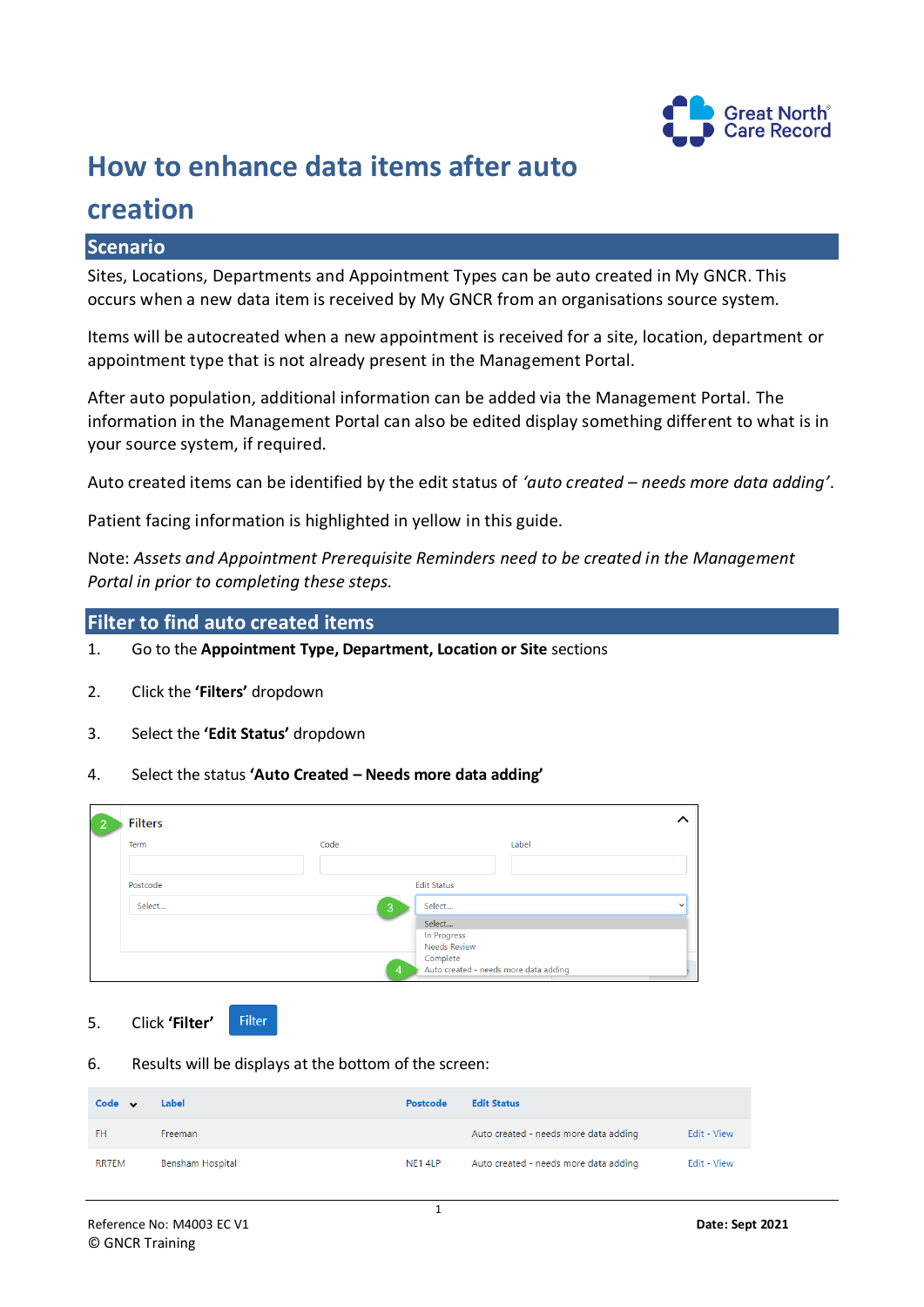## **Enhance a Site**

When Sites are auto created the following information can be populated from the source system:

- Code
- Label
- Address
- Postcode

This information will need to be manually added:

- Assets
- 7. Select the **'Data'** menu and then select **'Sites'**

| <b>PEP Management Portal</b> | Accounts ▼ Appointments Correspondence Messages Data ▼ |                                    | Settings / Content ▼                                                                                                 | Account Logout |  |
|------------------------------|--------------------------------------------------------|------------------------------------|----------------------------------------------------------------------------------------------------------------------|----------------|--|
| Dashboard                    |                                                        | Welcome to the Management Portal f | <b>Appointment Types</b><br>Appointment Prerequisite Reminders<br>Departments<br>Locations<br><b>Sites</b><br>Assets |                |  |

## 8. Find the site that has been auto created and click **'edit'**

| Code $\vee$ | Label          | <b>Postcode</b> Edit Status                         |      |
|-------------|----------------|-----------------------------------------------------|------|
| <b>FH</b>   | <b>Freeman</b> | Auto created - needs more   Edit -  <br>data adding | View |

#### **9. Check all of the information and update if required**

## 10. Go to the **Assets** section and link any assets for this Site

Submit

| <b>Associate Assets</b>           |  |
|-----------------------------------|--|
| Add Asset                         |  |
|                                   |  |
| Please enter 3 or more characters |  |

## 11. Update the **'Edit Status'** as per your organisations operating procedures, if required

| <b>Edit Status</b>                    |              |  |  |
|---------------------------------------|--------------|--|--|
| Auto created - needs more data adding | $\checkmark$ |  |  |
| In Progress                           |              |  |  |
| Needs Review                          |              |  |  |
| Complete                              |              |  |  |
| Auto created - needs more data adding |              |  |  |

## 12. Click **'Submit'** to save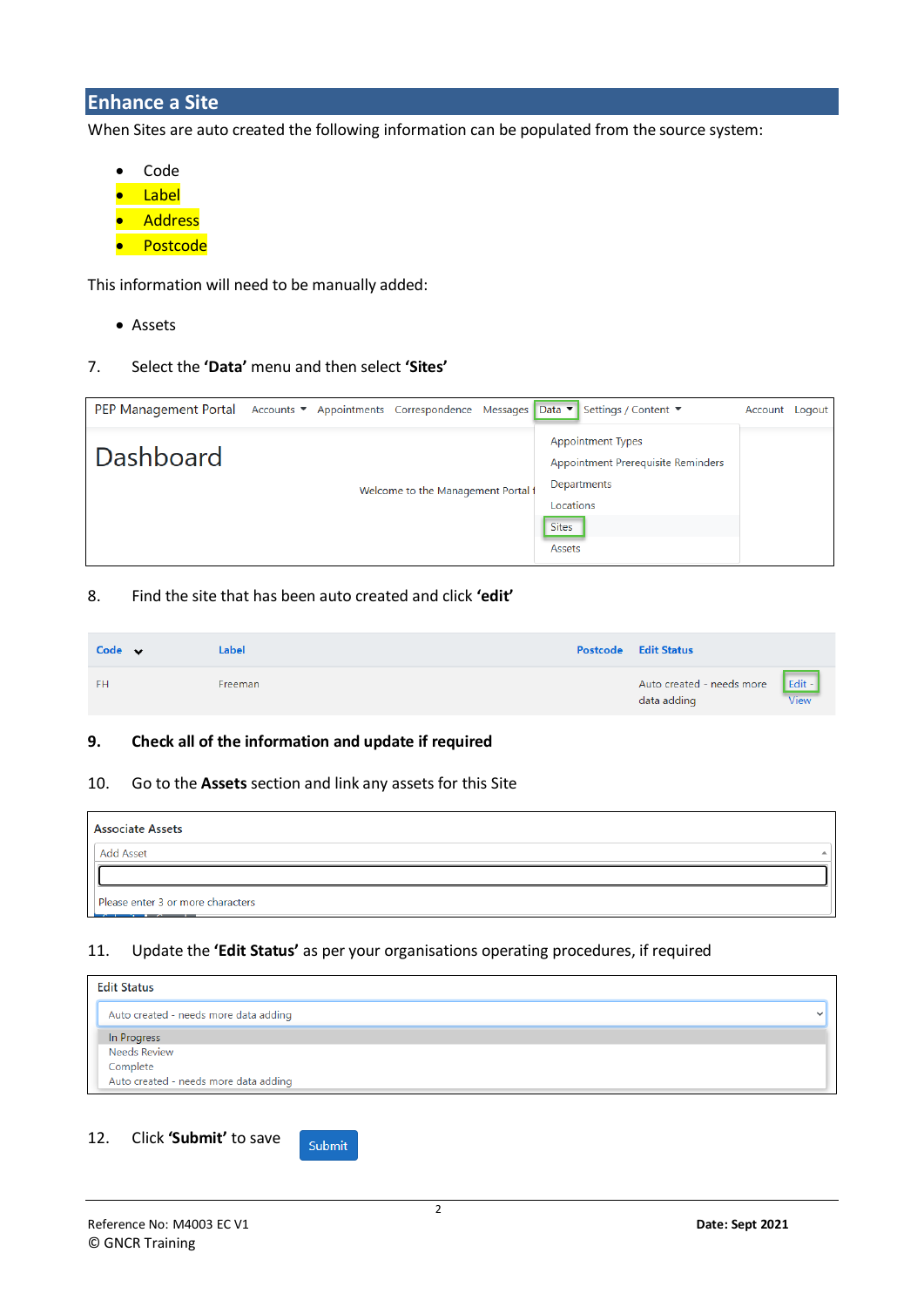## **Enhance a Location**

Locations that are auto populated can contain this information:

- Code
- Label
- **•** Location Instructions
- Site

This information will need to be manually added:

- Assets
- 1. Select the **'Data'** menu and then select **'Locations'**

| Accounts ▼ Appointments Correspondence Messages Data ▼ Settings / Content ▼<br>PEP Management Portal |                                                                                                                      | emma conroy $\blacktriangleright$ |
|------------------------------------------------------------------------------------------------------|----------------------------------------------------------------------------------------------------------------------|-----------------------------------|
| Dashboard<br>Welcome to the Management Portal t                                                      | <b>Appointment Types</b><br>Appointment Prerequisite Reminders<br>Departments<br>Locations<br><b>Sites</b><br>Assets |                                   |

2. Find the Location that has been auto created and click **'Edit'**

| Code $\vee$ | Label             | Site             | <b>Edit Status</b>                                                |
|-------------|-------------------|------------------|-------------------------------------------------------------------|
| <b>BERE</b> | Bensham Reception | Bensham Hospital | Edit -<br>Auto created - needs more data<br><b>View</b><br>adding |

#### **3. Check all of the information and update if required**

#### 4. Go to the **Assets** section and link any assets for this Location

Submit

| <b>Associate Assets</b>           |  |
|-----------------------------------|--|
| Add Asset                         |  |
|                                   |  |
| Please enter 3 or more characters |  |

## 5. Update the **'Edit Status'** as per your organisations operating procedures, if required

| <b>Edit Status</b>                    |  |  |  |  |
|---------------------------------------|--|--|--|--|
| Auto created - needs more data adding |  |  |  |  |
| In Progress                           |  |  |  |  |
| <b>Needs Review</b>                   |  |  |  |  |
| Complete                              |  |  |  |  |
| Auto created - needs more data adding |  |  |  |  |
|                                       |  |  |  |  |

## 6. Click **'Submit'** to save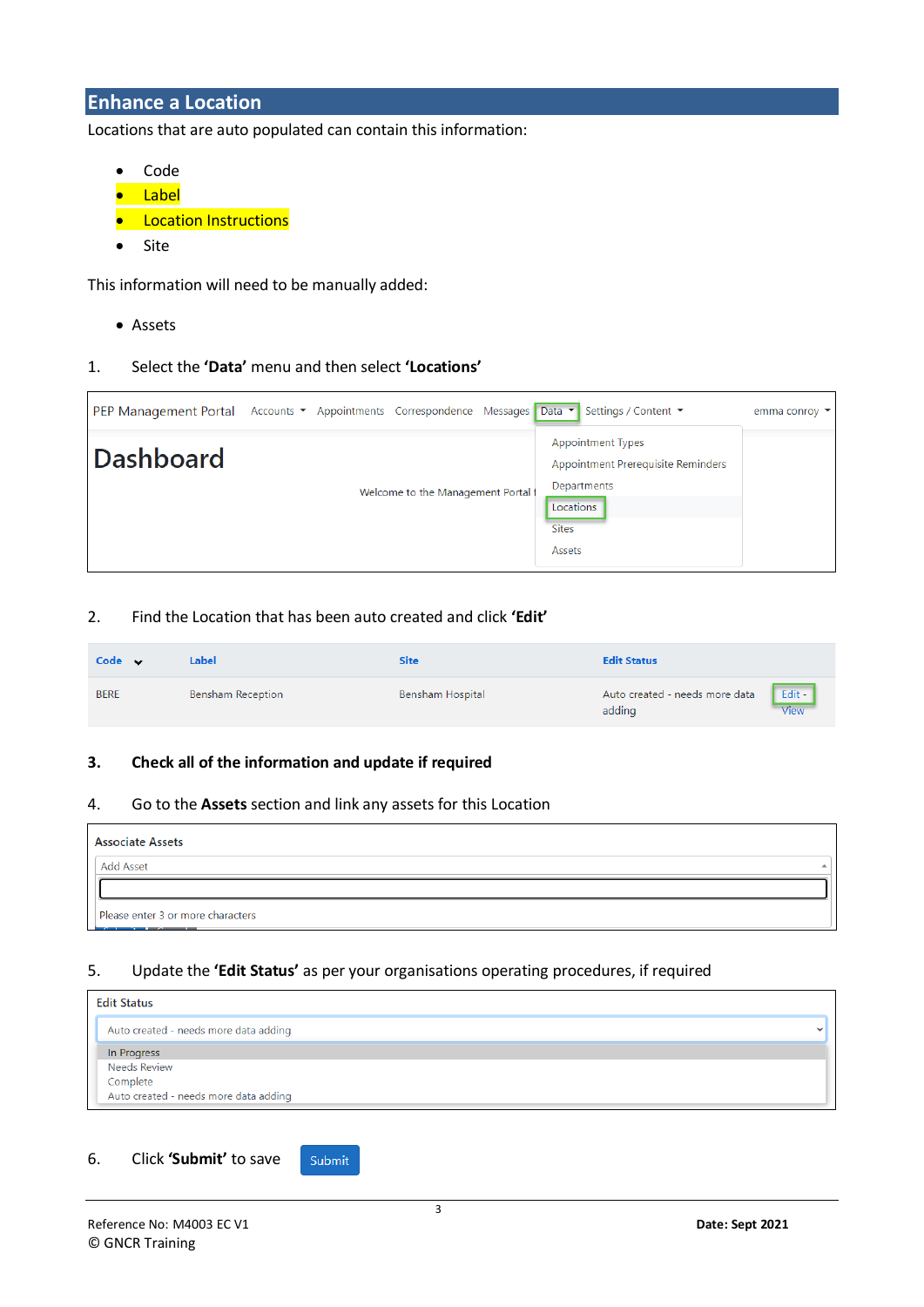## **Enhance a Department**

Departments that are auto populated can contain this information:

- Code
- Label
- Speciality
- Phone number (if missing will populate organisation tel)

This information will need to be manually added:

- Contact email
- Assets
- 1. Select the **'Data'** menu and then select **'Departments'**

| Dashboard<br>Departments<br>Welcome to the Management Portal f<br>Locations<br><b>Sites</b> | <b>Appointment Types</b><br>Appointment Prerequisite Reminders |  |
|---------------------------------------------------------------------------------------------|----------------------------------------------------------------|--|

2. Find the Department that has been auto created and click **'Edit'**

| Code $\vee$ Label |         | <b>Speciality Code</b> | <b>Edit Status</b>                              |
|-------------------|---------|------------------------|-------------------------------------------------|
| 101               | Uroloav | Urology                | Auto created - needs more data adding Edit View |

#### **3. Check all of the information and update if required**

- 4. Add a **Contact Email**, if applicable
- 5. Go to the **Assets** section and link any assets for this department

| <b>Associate Assets</b>                                  |  |
|----------------------------------------------------------|--|
| <b>Add Asset</b>                                         |  |
|                                                          |  |
| Please enter 3 or more characters<br>$Cother + Cgeneral$ |  |

## 7. Update the **'Edit Status'** as per your organisations operating procedures, if required

| <b>Edit Status</b>                                                               |  |
|----------------------------------------------------------------------------------|--|
| Auto created - needs more data adding                                            |  |
| In Progress<br>Needs Review<br>Complete<br>Auto created - needs more data adding |  |
|                                                                                  |  |

8. Click **'Submit'** to save Submit